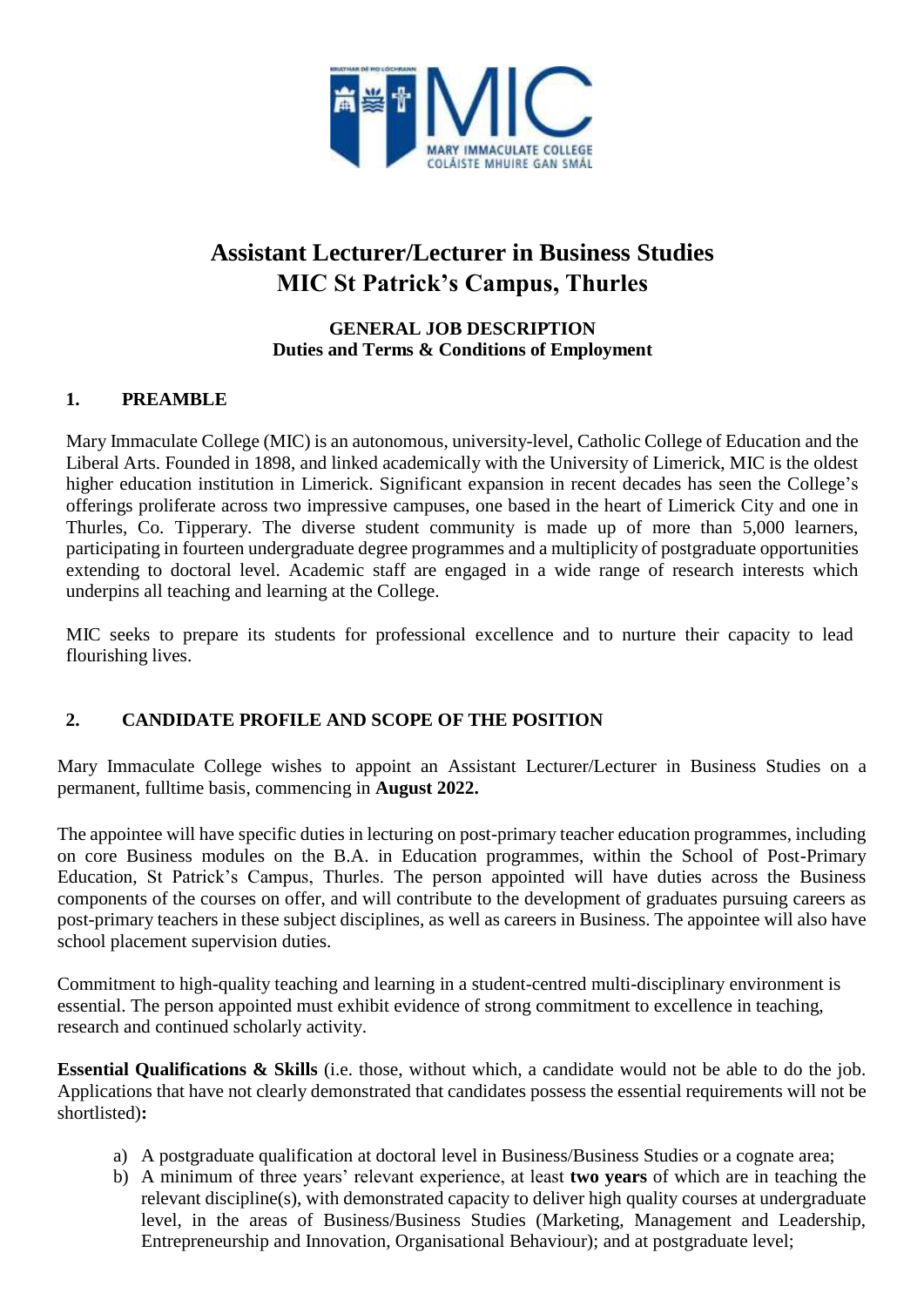- c) Evidence of engagement in research in the area of Business/Business Studies or a cognate area with a demonstrated ability to publish research of a high standard and continued scholarly activity;
- d) Experience of and a demonstrated commitment to excellence in undergraduate and postgraduate teaching, programme development and academic innovation;
- e) Experience supervising undergraduate research projects/dissertations; with the demonstrated capacity to supervise postgraduate research;
- f) Experience of, and commitment to high-quality teaching and learning in a student-centred multidisciplinary environment and to working in an interdisciplinary setting;
- g) Competent user of ICT, with the ability to use digital skills in the classroom setting;
- h) Evidence of a commitment to continuing professional development (CPD);
- i) Excellent communication, networking and interpersonal skills;
- j) Excellent organisational, prioritisation and time management skills.

#### **It is also desirable, but not essential, that candidates will have:**

- a) Inniúlacht sa Ghaeilge inmhianaithe competence in Irish;
- b) School placement supervision experience

#### **Candidates must clearly indicate in their applications how they meet each of these pre-requisites.**

*Please note that current government policy may have implications for the re-employment of applicants who are currently in receipt of a public sector pension.*

#### **3. JOB DESCRIPTION**

#### **Reporting Relationship**

The appointee is required to carry out the duties attached to the post under the direction of two-line managers, the Head of School of Post-Primary Education at MIC Thurles and the Head of the Department of Mathematics and Computer Studies, MIC. At MIC Thurles, the appointee will be required to carry out the duties attached to the post, under the general direction of the Head of School of Post-Primary Education at MIC Thurles. The appointee will be responsible to the Head of the Department of Mathematics and Computer Studies, MIC with regards to those duties concerning academic integrity in the teaching and assessment of academic Business Studies modules and academic research in Business Studies. The appointee will report through both line managers to either the Deans of Arts or Education where appropriate, and to the College President and/or such other College Officers as the President may designate from time to time. As well as being a member of the Department of Mathematics and Computer Studies, MIC, and Arts Faculty, the appointee will be a member of the School of Education, MIC Thurles. Programme and module modifications to courses delivered by the successful candidate will go through the approval pathway under the formal authority of the Head of the Department of Mathematics and Computer Studies at Mary Immaculate College. In the case of there being a crossover in terms of the duties and responsibilities of other post holders within the College, the College President will adjudicate on same.

The reporting relationship may be subject to review from time-to-time, in line with service needs and developments in the College.

#### **Duties and Responsibilities**

- 1. Teaching and assessing students at undergraduate level. This may include lecturing, tutoring, leading practical learning activities, supervising school placement, research project/dissertation supervision, supervising and grading assessments;
- 2. Teaching, supervising and assessing postgraduate students, including lecturing, leading seminars and other learning activities, supervision of student research activities, and setting, supervising and grading assessments;
- 3. Facilitating cross curricular and interdisciplinary modules across the school/campuses;
- 4. Contributing as required, to the assurance and enhancement of teaching quality;
- 5. Designing and delivering new courses and programmes;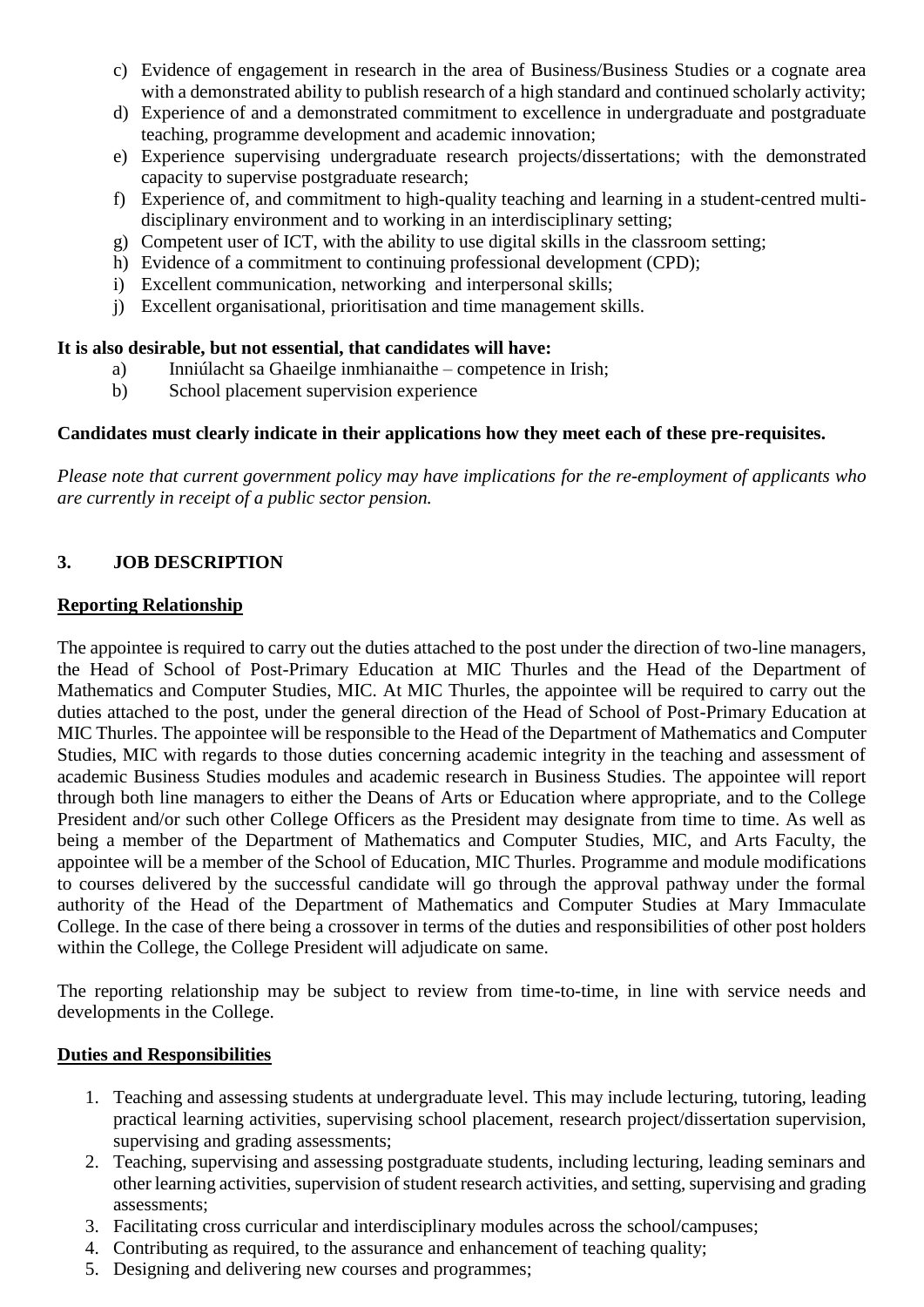- 6. Development of innovative teaching and learning strategies and assessment practices;
- 7. Developing and enhancing the curriculum;
- 8. Outreach and promotional activities and the recruitment and selection of undergraduate and postgraduate students;
- 9. Conducting research and engaging in scholarship of quality and substance;
- 10. Disseminating research and scholarly outcomes through: peer reviewed publication; presentation at national and international conferences; preparation of professional reports; commercialisation; or other appropriate means;
- 11. Integrating research into the teaching curriculum;
- 12. Engaging in all the administrative duties/processes of the department including participation in meetings of the Department, Faculty of Arts, School of (Post-Primary) Education, and other groupings;
- 13. Attendance and participation in all meetings of Examination Boards;
- 14. Consultation with students and the broader learning community.

The appointee is responsible to Head of School for the performance of duties. The work is broadly defined and the list of duties is not exhaustive. The performance of the entire range of duties is not necessarily confined to any one individual, as the work requires that the staff function in a flexible manner, and work together as a team. The College retains the right to assign new duties and/or to re-assign staff to other areas of the College, in response to service needs.

## **3. TERMS AND CONDITIONS OF EMPLOYMENT**

#### **General**

All persons employed will sign an appropriate contract, which will contain terms and conditions of the employment. A job description is given to all applicants for employment and this will form part of the contract documentation.

#### **Place of Work**

The appointee's primary place of work will be MIC, St Patrick's Campus, Thurles. The College reserves the right to require the appointee to work from any other location. It is a requirement of the College that the appointee must reside within a reasonable distance of the MIC St Patrick's Campus, Thurles.

#### **Exclusivity of Service and Outside Work**

The person appointed will be required to devote his/her full-time attention and abilities to his/her duties during his/her working hours in the College and to act in the best interest of the College at all times. Therefore, for as long as the successful applicant is working in the College, he/she may not, without the prior written consent of the College, be actively engaged or concerned in any way, either directly or indirectly, in any other business or undertaking where this is or is likely to be in conflict with the College's interests or the performance of the duties for which the person has been employed.

Apart from the occasional giving of lectures elsewhere, the writing of books and occasional literarymaterials, the appointee will not, during his/her tenure of office, undertake paid outside work unless he/she has received the permission of Vice President Academic Administration (VPAA) to undertake such work on the terms and conditions as agreed for the particular undertaking in question. In every case, it is the duty of the appointee to seek in writing the prior permission of the VPAA. It is also the duty, in every case, of the appointee to inform the person or body for whom the work is being undertaken, that the work is being conducted in a private capacity and that the College cannot in any circumstances be responsible for such work.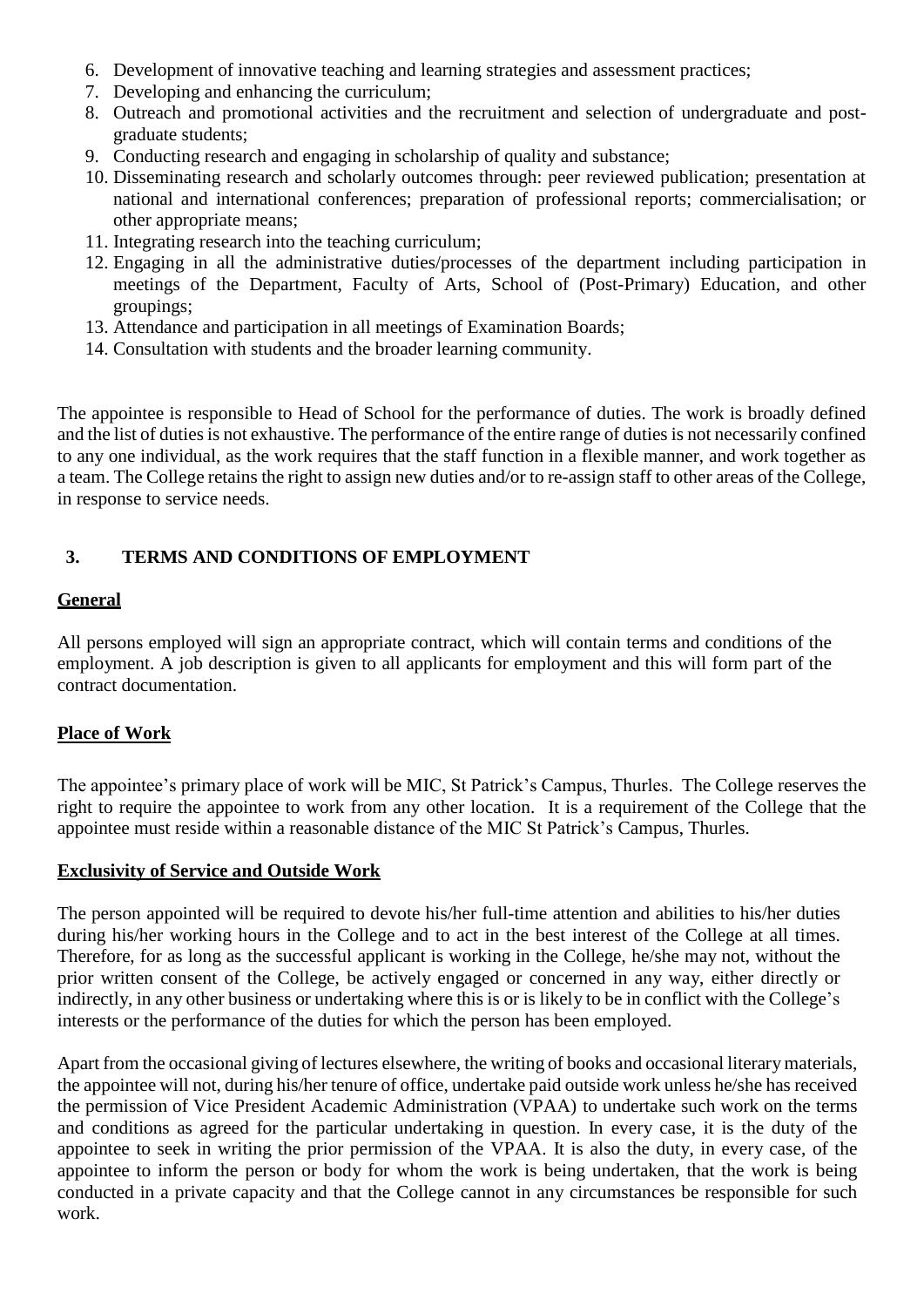## **Probationary Period**

The appointment is subject to satisfactory completion of the standard 9-month probationary period. The probationary period may be extended at the discretion of the College but will not in any case exceed 11 months. Absences during the period of probation will extend the probationary period. Performance and conduct during the probationary period will be monitored through a process of assessment meetings. Termination of employment during the probationary period, for any reason or no reason, will be at the discretion of the College. The disciplinary procedure will not apply to a dismissal during probation where the probationary employee has been employed by MIC for less than 12 months.

## **Hours of Attendance**

The normal working week is 39 hours per week or 7.8 hours per day, Monday to Friday. The appointee is expected to be habitually present and available to staff and students alike during normal College hours, Monday to Friday. The appointee may be required to work occasional evenings and weekends.

Academic staff members are required to supply students with an MIC e-mail address at which they can be contacted. They must also provide the College Authorities with a telephone number at which he/she may be contacted during non-semester times. However, under no circumstances will contact telephone numbers be given to students by College Authorities.

## **Salary**

The salary scales for this position have been approved by the Department of Education & Skills in line with Government Policy on Public Sector remuneration. The annual salary for the post may be increased or decreased in line with Government Policy on Public Sector remuneration. In keeping with all other branches of the Civil and Public Service, individual bargaining for salary increases is not allowed. The appointment will be made on the salary scale at a point in line with current Government Pay Policy. New entrants to the Civil or Public Sector, as defined in Circular 18/2010, will commence on the first point of the salary scale.

With effect from 1<sup>st</sup> February 2022, the annual salary scale for Assistant Lecturer is:

€46,299; €49,221; €51,272; €54,550; €57,921; €63,505; €70,754; €73,820; €76,876; €79,949; €83,000 (11 points) New Entrant €51,272; €54,551; €57,921; €63,505; €70,754; €73,901; €77,077; €80,270; €83,440 (9 points)

With effect from 1<sup>st</sup> February, 2022, the annual salary scale for Lecturer is:  $€55,250; €65,066; €68,548; €70,943; €74,444; €77,983; €81,505; €85,026; €88,547 (9 points)$ 

Increments are awarded in line with national pay agreements.

Salary will be paid on a monthly basis on the 25th of each month, or the previous Friday if  $25<sup>th</sup>$  falls on a weekend, using the Paypath facility. Payment of salaries and wages are subject to statutory deductions, i.e. Income Tax (PAYE), Superannuation Contributions, Pay Related Social Insurance (PRSI) and Universal Social Charge (USC)

#### **Superannuation**

New entrants appointed will be required to participate in the Single Public Service Pension Scheme and pay Superannuation contributions at the appropriate rates in accordance with the provisions of the Public Service Pensions (Single Scheme and Other Provisions) Act, 2012. Details of this scheme can be obtained from the College's website.

All other eligible appointees are automatically included in the Colleges' of Education Pension Scheme on taking up appointment. In compliance with the Colleges of Education Pension Scheme, deductions amounting to 6.5% are made from salary. Details of the regulations concerning the Colleges' of Education Pension Scheme may be obtained from the College's Human Resources Office.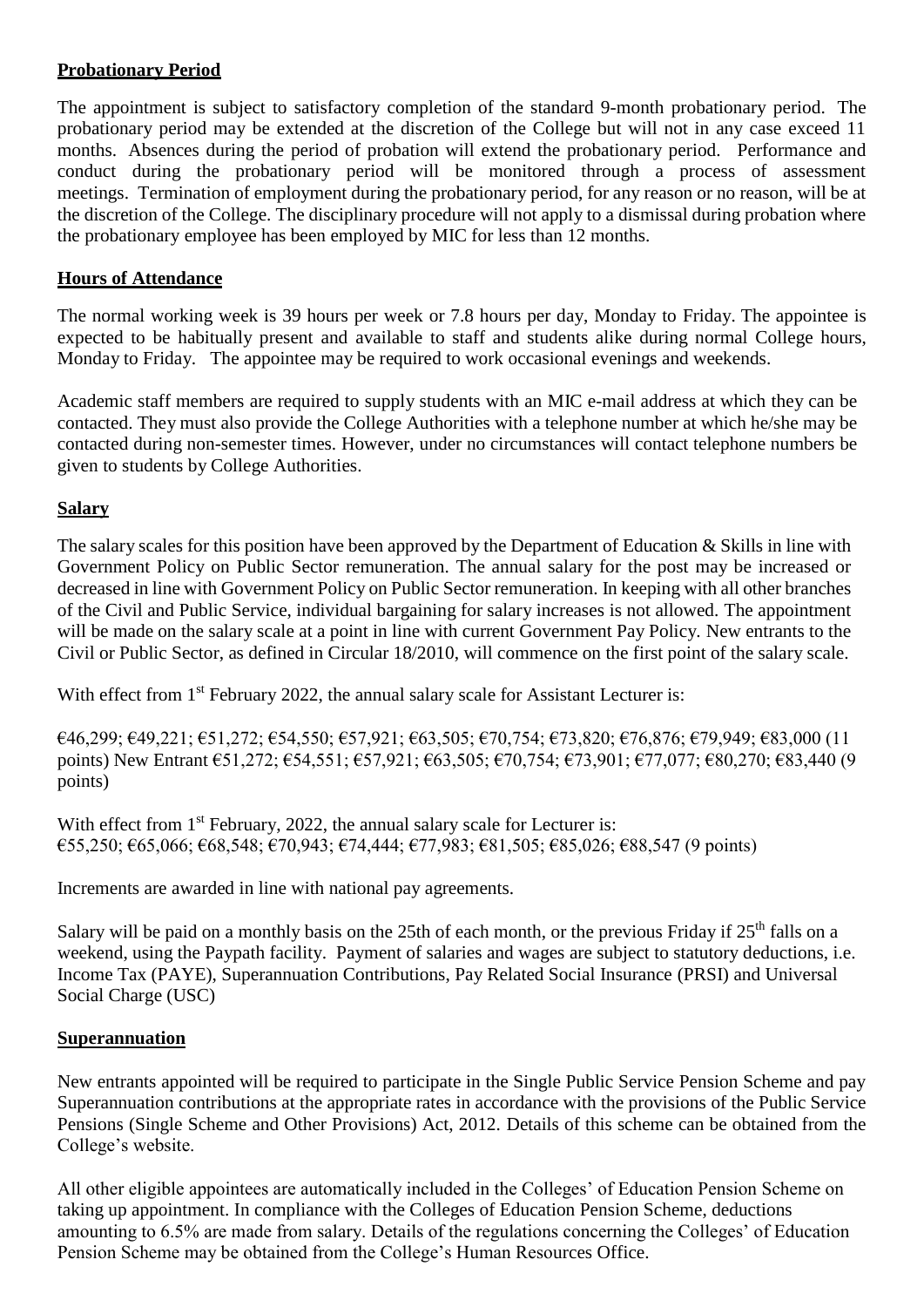The appointee will be required to pay Additional Superannuation Contribution (ASC) under the provisions of the Public Service and Pensions Act 2017.

Appointees who commenced employment in the public service between 1st April 2004 and 31st December 2012 and have not had a break in employment of greater than 6 months will have no mandatory retirement age. All other appointees will have a mandatory retirement age of 70.

#### **Annual Leave**

In addition to Public Holidays, a minimum of 20 working days will be allowed per annum. Annual leave should be taken when students are off campus and the taking of leave must have the prior approval of the relevant Line Manager.

Public Holidays are granted in accordance with the provisions of the Organisation of Working Time Act, 1997.

## **Sick Leave**

Employees who have a minimum 3 months continuous employment with the College may be granted sick pay subject to the terms of the Public Service Sick Leave Scheme. Sick pay is contingent on full cooperation and compliance with the College's absence management procedures.

#### **Termination of Employment**

At least three calendar months written notice is required to resign this post. On the termination of employment but before departing from the College, staff members are required to return to the College all books, reports, memoranda, correspondence, papers, records, reports, files including data held on electronic files, computer disks, electronically recorded discs, and any other documentation, and all other property, including office keys, belonging to the College or relating to its business or affair's which are in the possession of a staff member or under his/her control when the employment is terminated.

#### **Confidentiality**

In the course of working in Mary Immaculate College, the person appointed may have access to or hear information concerning staff and/or students and/or the functioning and the business of the College. Such information acquired in the course of employment with the College, including any aspect of the College's responsibilities or operations, is considered to be confidential information. On no account must information concerning students, staff or other College business be divulged or discussed except in the performance of normal duties and, unless authorised to do so, this information shall not be communicated to a third party. In addition, records must never be left in a manner that unauthorised persons can obtain access to them and must be kept in safe custody when no longer required.

#### **Health & Safety**

Mary Immaculate College attaches the highest regard to the safety, health and welfare of its employees. It is the duty of each employee to take reasonable care to protect the health and safety of themselves and of other people in the workplace. Each employee must comply with all health and safety policies and procedures in operation in Mary Immaculate College and familiarise him/herself with the Safety Statement.

Employees are obliged to wear any PPE (Personal Protective Equipment) that they may be provided with and no person shall intentionally or recklessly interfere with or misuse any appliance, protective clothing or other equipment provided in the workplace for health and safety purposes. Employees are statutorily/legally obliged to ensure that any accidents/incidents which may occur are reported promptly to the Health and Safety Officer on the MIC Accident/Incident Report Form.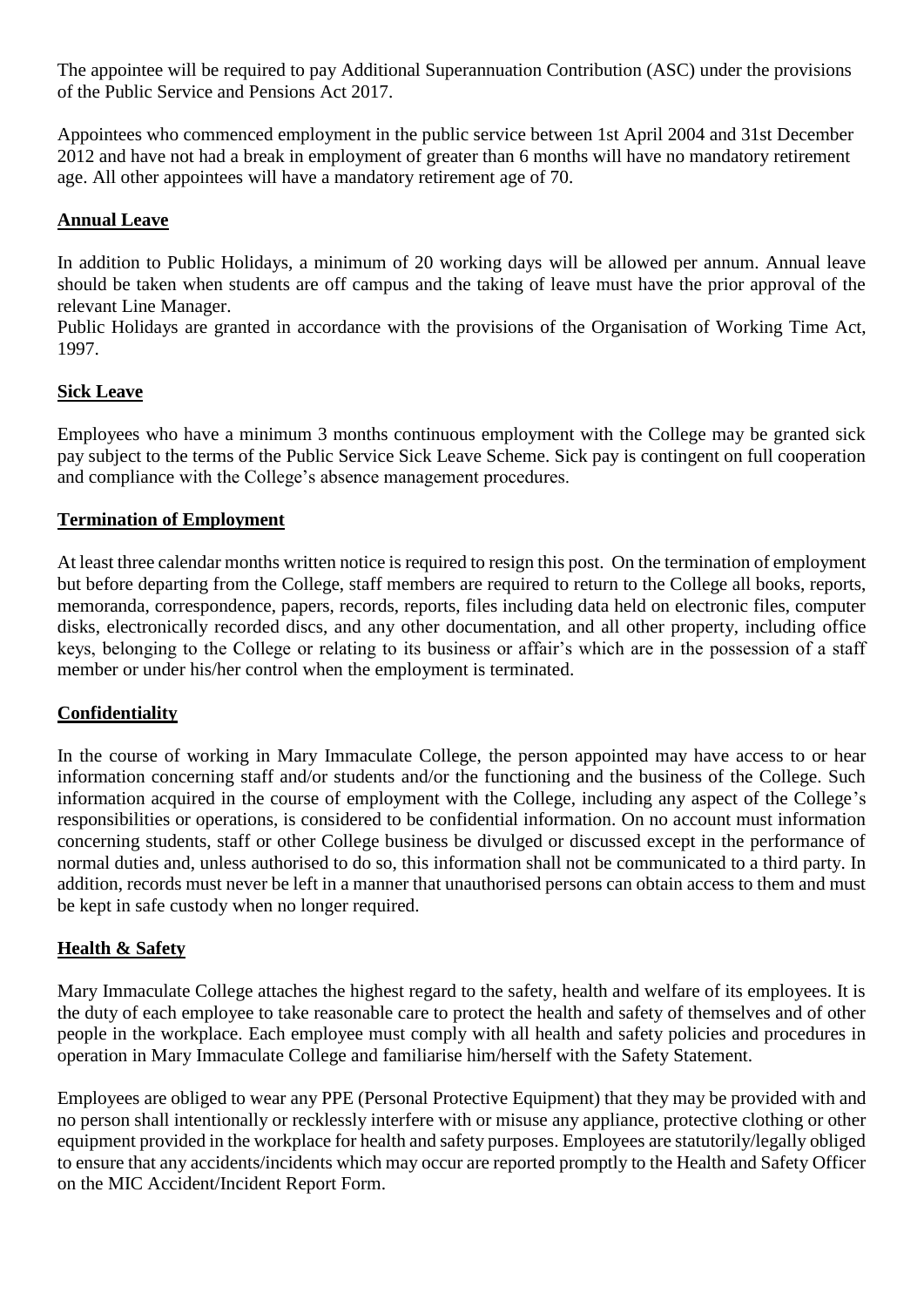## **College Policies, Rules and Regulations**

The College is a Public Sector employer and is bound by National Agreements. It is also bound by regulations, circulars and directives issued on behalf of Government by the Department of Finance, the Department of Education, the Department of Further and Higher Education, Research, Innovation and Science and the Higher Education Authority.

Employees are at all times subject to the provisions of the Code of Conduct for Staff, College policies, rules and regulations. These policies include but are not confined to Disciplinary & Grievance Policies, Dignity at Work, Examination Rules & Regulations, Policy on Responsible Computing and Use of Information Technology Facilities. All policies are outlined on the College's Staff Portal for College employees. All employees are required to familiarise themselves with the contents of Policies and Procedures, on the College's Staff Portal.

# **5. APPLICATION AND SELECTION PROCESS**

## **Method of Selection for Recommendation**

#### *Shortlisting*

An expert group will convene to conduct shortlisting of applicants, measured against pre-determined criteria.

The criteria that will be used to shortlist candidates for this appointment are:

- a) A postgraduate qualification at doctoral level in Business/Business Studies or a cognate area;
- b) A minimum of three years' relevant experience, at least **two years** of which are in teaching the relevant discipline(s), with demonstrated capacity to deliver high quality courses at undergraduate level, in the areas of Business/Business Studies (Marketing, Management and Leadership, Entrepreneurship and Innovation, Organisational Behaviour); and at postgraduate level.
- c) Evidence of engagement in research in the area of Business/Business Studies or a cognate area with a demonstrated ability to publish research of a high standard and continued scholarly activity;
- d) Experience of and a demonstrated commitment to excellence in undergraduate and postgraduate teaching, programme development and academic innovation;
- e) Experience supervising undergraduate research projects/dissertations; with the demonstrated capacity to supervise postgraduate research
- f) Experience of, and commitment to high-quality teaching and learning in a student-centred multidisciplinary environment and to working in an interdisciplinary setting;
- g) Evidence of a commitment to continuing professional development (CPD);
- h) School placement supervision experience;

Normally the number of applications received for a position exceeds that required to fill the position. While a candidate may meet the eligibility requirements of the competition, if the numbers applying for the position are such that it would not be practical to interview everyone, the College may decide that a limited number will be called to interview. This is not to suggest that other candidates are necessarily unsuitable to undertake the job, rather that there are some candidates, based on their application, appear to be better qualified and/or have more relevant experience. It is incumbent, therefore upon the applicant, to ensure that all relevant information is included in their application and that they clearly identify how they meet the specified candidate criteria.

#### *Interview*

A recommendation for appointment will be made by an Interview Board. The appointment will be based on this recommendation, except where considerations of health or an unsuitable record in previous employment warrants a departure. A panel will be formed from which temporary appointments for the position of Assistant Lecturer/Lecturer in Business Studies may be filled during the life of the panel (12 months).